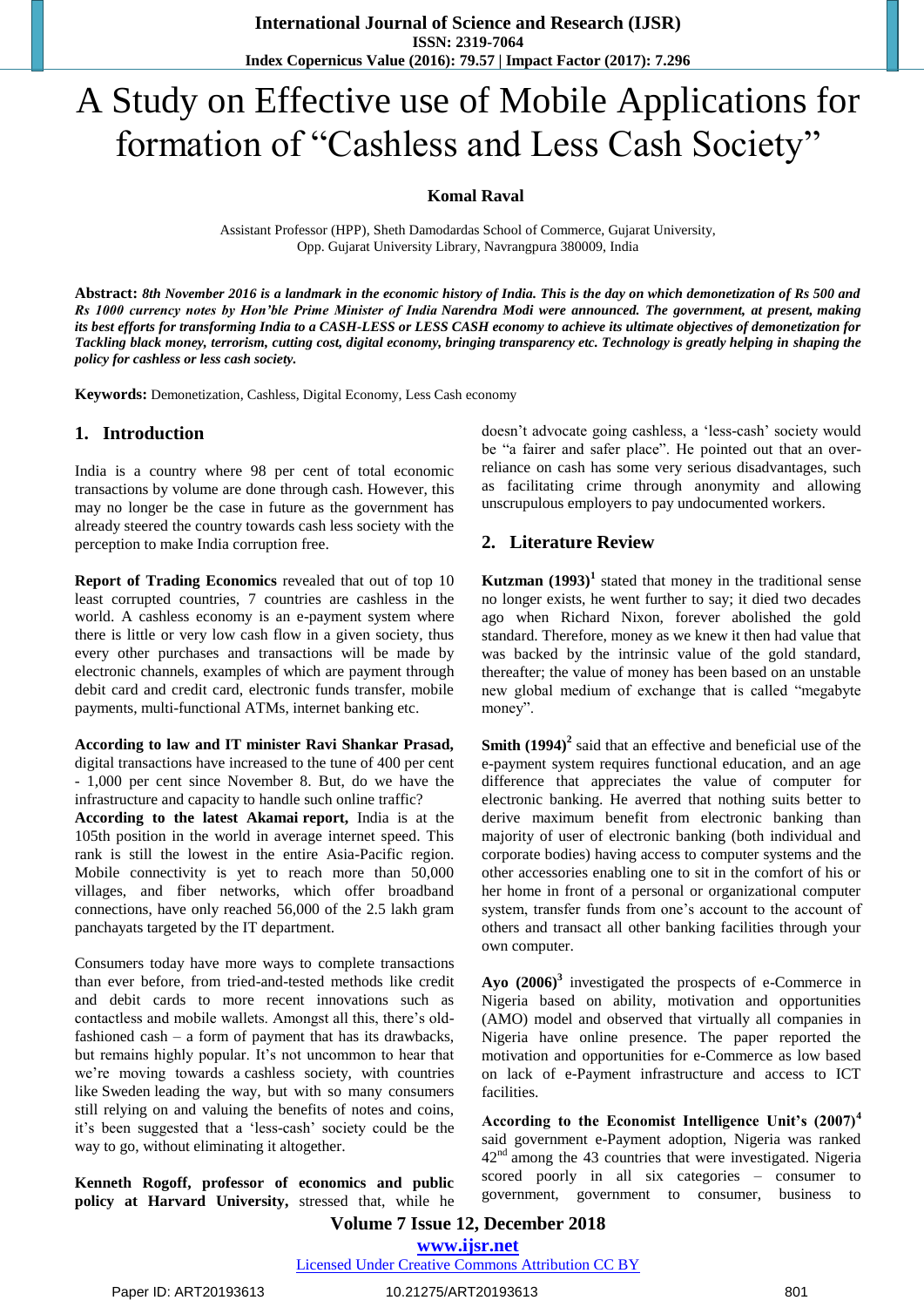government, government to business, infrastructure, and the educational, economic and political context.

**Babalola (2008)5** noted that today there are up to seven different electronic payment channels in Nigeria: Automated Teller Machines (ATM), Point of Sales terminals, mobile voice, web, inter-bank branch and kiosks. E-payment initiatives in Nigeria have been undertaken by indigenous firms and have been stimulated by improvement in technology and infrastructure.

**Ezumba (2011)<sup>6</sup>** studied in Nigeria, under the cashless economy concept; the goal is to discourage cash transactions as much as possible. The CBN had set daily cumulative withdrawal and deposit limits of N150, 000 for individuals and N1, 000,000 for corporate entities (now reviewed to N500, 000 and N3million respectively). Penalty fees of N100 and N200 respectively (now reduced to 3% and 5% respectively) are to be charged per extra N1000. It should be noted that as at now there are already some forms of cashless transactions that are taking place in Nigeria.

**Echekoba and Ezu (2012)<sup>7</sup>** researched in Nigeria and observed that 68.2% of the respondent complained about long queues in the bank, 28.9% complained of bad attitude of teller officers (cashiers) while 2.89% complained of long distance of bank locations to their home or work places. Likewise, in her 24th NCS national conference in December 2011, CBN data shows that 51% of withdrawal done in Nigeria was through automated teller machine (ATM), while 33.6% was through over the counter (OTC) cash withdrawals and 13.6% through Cheques. Payment was also done through point of sales machine (POS) which accounted for 0.5% and web 1.3%. We can say, if the introduction of ATM in Nigeria cash withdrawals system reduced OTC withdrawal then it will imply that introduction of cashless policy supported by application of information technology can reduce over dependency on cash payment in Nigerian economy system.

**Dorathy (2013)<sup>8</sup>** has studied the impact of cashless economy in Nigeria, focused on the three major categories by which Nigerians can be divided – traders, students and civil servants. More number of traders was sampled, compared to students and civil servants because they are more into business and financial transactions. More so, a higher number of respondents within the age bracket of 18 and 25 years show that apart from students, quite a number of Nigerian youths are also into trade. This study shows that the introduction of cashless economy in Nigeria can be seen as a step in the right direction. It is expected that its impact will be felt in modernization of Nigeria payment system, reduction in the cost of banking services as well as reduction in high security and safety risks.

**Emeka (2014)<sup>9</sup>** concluded that cashless is an emerging trend prevailing in most modern economies in the world although that does not necessarily mean that one would be without cash at all. But it is the extensive use of computer technology in carrying out transactions in the financial system. The cashless policy in Nigeria is in line with Nigerian vision 2020 goal of being one of the top 20 economies by the year

2020. This vision will also enhance the realization of Nigerian millennium Development Goals (MDGs) especially on the areas of global partnership for development and collaboration. Despite the challenges of Nigerian vision 2020 regarding the above, the cashless economy is a veritable tool in subverting money laundering, tax evasion, inflation, poor balance of payments and also increased efficiency and effectiveness in financial statement reporting.

# **3. Research methodology**

#### **3.1 Objective of the Study**

- 1) To know people"s preference about cashless economy.
- 2) To know the purpose for using E**-** transaction tools.
- 3) To get the idea about how they are adjusting with Demonetization.
- 4) To check people"s readiness in making E–Transactions.

#### **3.2 Sources of data**

The present research is based on primary data. Here the researcher has used questionnaire method for collecting information from the respondents by distributing questionnaire to the people and also used google forms. The researcher has made reasonable inquiry by using the descriptive methods to reach to the closest results. This method is useful for collecting more accurate information from the respondent in limited time.

#### **3.3 Sample Size**

Sample size for the present research work is 163. Data are collected from the different areas of Ahmedabad (Gujarat). We have considered different age group, occupation, Income & gender.

### **3.4 Tools and Techniques**

For the present study, the following techniques have been undertaken:

- (i) Cross Tabulation Method
- (ii)Weighted Average Score

# **4. Limitations of the Study**

- 1) People feel insecure in sharing their account details.
- 2) Limited statistical tools have been used to carry the research.
- 3) Data have been collected from Ahmedabad city only because of time limitation.
- 4) Questionnaires have been distributed to literate group of people.

# **5. Data Interpretation**

In order to interpret the data Cross Tabulation Method has been undertaken.

# **Volume 7 Issue 12, December 2018**

**www.ijsr.net**

#### Licensed Under Creative Commons Attribution CC BY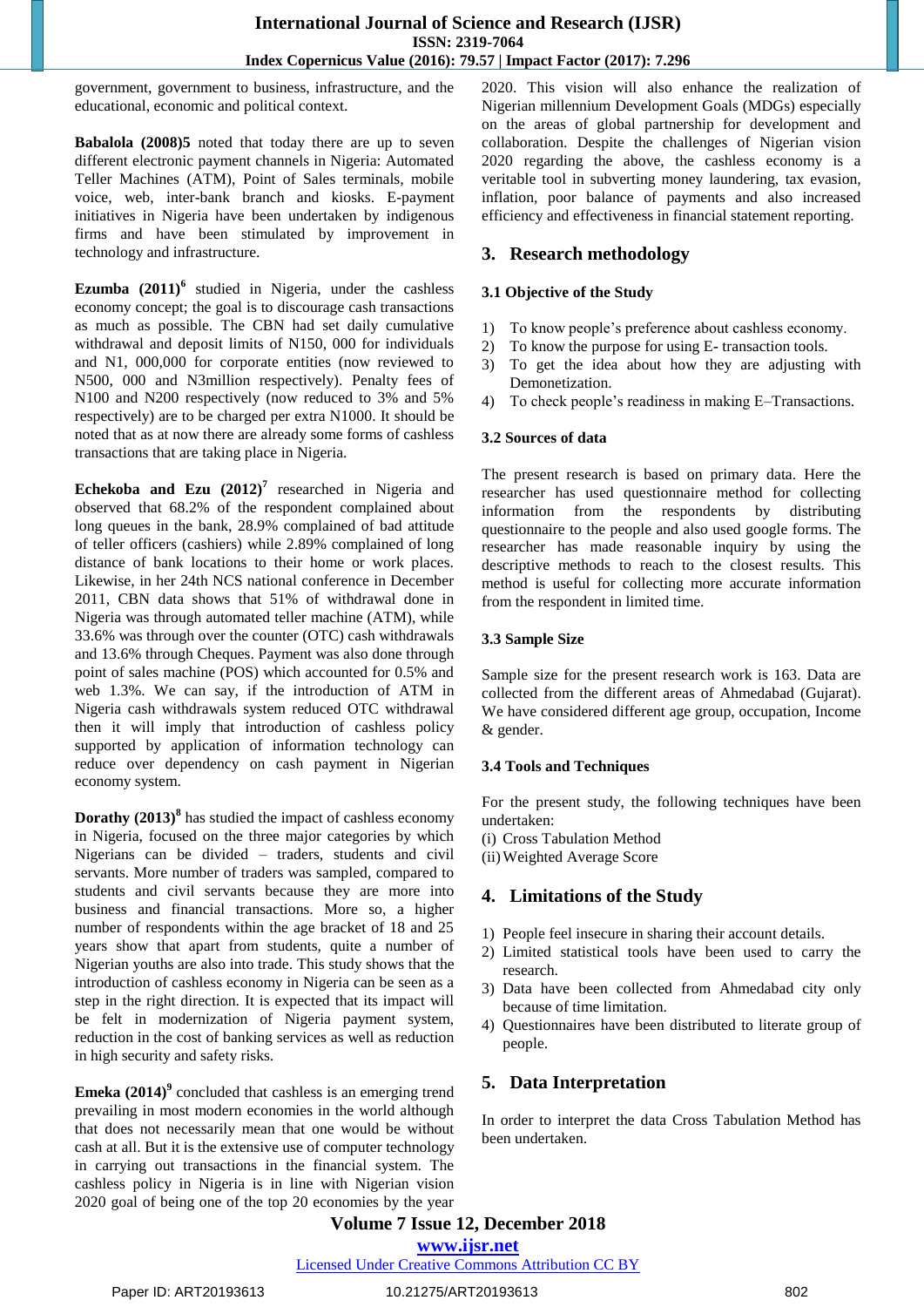#### **5.1 Cross Tabulation Method**

**1. Age factor:** This is one of the significant factors to determine adoptability status of different users of technology. This factor is useful to understand awareness, readiness and utility of technology for monetary transactions.

|  |  |  | Age wise preference in making E-Transaction |  |
|--|--|--|---------------------------------------------|--|
|  |  |  |                                             |  |

| <b>Age Group</b> | Yes  | No | <b>Total</b> |
|------------------|------|----|--------------|
| Below 20         |      |    | 13           |
| 20 To 30         | 111  | 15 | 126          |
| 30 To 40         |      |    |              |
| 40 To 50         |      |    |              |
| More than 50     |      |    |              |
| <b>Total</b>     | l 40 |    | 63           |

From the above cross tabulation, we can say that respondents of age group  $20 - 30$  are the one who makes maximum  $E -$  payments, people belong to this category are working people, their dependency level is quite less and they are using technology before demonetization. Out of 6 people (Below 20) 4 people are not making E – Transactions because they don"t have any source of income, they are dependent on their guardians. People above age of 50 are not comfortable in making E – Payments because of nonfamiliarity and they feel insecurity in using E - Wallets so they prefer to use traditional methods for making transactions.

So, we can conclude that, young people are more technosavvy, they are making  $E -$  Payments, before adoption of government policy.

**2. Occupation**: Occupation plays very significant role in checking people"s preference regarding how often they are making E- Transactions.

|                 |                | Daily<br>$\begin{vmatrix} Occupati & Daily & Duity \\ -on & Once & Triv. \end{vmatrix}$<br><b>Times</b> | Weekly<br>Once | Weekly<br>times | Several Monthly | Occasi<br>- onally | Total |
|-----------------|----------------|---------------------------------------------------------------------------------------------------------|----------------|-----------------|-----------------|--------------------|-------|
| Job             |                | 2                                                                                                       | 10             | 26              |                 | 8                  | 55    |
| <b>Business</b> | 7              |                                                                                                         | 2              | 3               | 2               |                    | 16    |
| Student         | 4              | $\overline{c}$                                                                                          | 13             | 13              | 20              | 19                 | 71    |
| House<br>wife   |                |                                                                                                         |                |                 |                 |                    | 6     |
| Others          | $\overline{c}$ |                                                                                                         |                | 3               | $\overline{c}$  | $\mathcal{R}$      | 15    |
|                 | 17             |                                                                                                         | 30             | 45              | 29              | 35                 | 163   |

**Occupation wise preference in making E – Payments**

From the above table, it was observed that students are making highest E –transactions on monthly basis. People who are doing job are making  $E$  – payments weekly several times. Businessmen are the one who make maximum E – Payments on daily basis which indicates that they are adopting cashless concept. Here we can conclude that Students are using technology not very often but on monthly basis.

**3. Gender:** This is one of the significant categories for checking the reasons for using technology. It helps us to know which factors drives them to make  $E -$  Payments.

#### **Gender wise preference and reasons for making E – Payments**

When the data was observed, it was seen that there are various reasons behind using E- Wallets. Males are using E – Wallets because it saves their time and discount benefits is also one of the reasons for it. Females have given more preference towards convenience. They think that without moving anywhere they are receiving better goods and services. |They also experienced that it saves their time as well. One more thing to ponder on is females are least bothered about product satisfaction. They are buying goods online because it is more convenient to them.

| Gender | Discount Time<br>Offers | Saving | Convenience Satisfaction Others Total |  |     |
|--------|-------------------------|--------|---------------------------------------|--|-----|
| Male   | 52                      | 68     | 24                                    |  | 145 |
| Female | 29                      | 39     | 29                                    |  | 97  |
| Total  |                         | .07    | 53                                    |  |     |

We may conclude that, males are more attracted with discount offers than females. Time saving is common reason for both categories of people and convenience can be one of the reasons for using technology.

#### **5.2 Weighted Average Score**

| apps       |                             |     |     |    |              |       |          |
|------------|-----------------------------|-----|-----|----|--------------|-------|----------|
|            |                             |     |     |    |              |       | Weighted |
| Apps       | Excellent Good Neutral Poor |     |     |    | Very<br>Poor | Total | Average  |
|            |                             |     |     |    |              |       | Score    |
| Paytm      | 58                          | 37  | 20  | 10 | 14           | 139   | 3.82     |
| PayU Money | 18                          | 29  | 29  | 12 | 5            | 93    | 3.46     |
| Mobikwik   | 17                          | 27  | 34  | 11 |              | 96    | 3.37     |
| Payzapp    | 10                          | 28  | 31  | 10 | 7            | 86    | 3.27     |
| Freecharge | 32                          | 30  | 31  | 9  | 6            | 108   | 3.67     |
| Total      | 135                         | 151 | 145 | 52 | 39           | 522   |          |

**1) Respondent's Rating scale for using different mobile** 

From the above table, we can easily identify that, now a day maximum people think that paytm is the best option for making online transactions. Use of paytm has been increased three times more after  $8<sup>th</sup>$  November 2016. 58 respondents believed that services rendered by pay tm are better than other apps. Free charge is next choice of respondents. People are using free charge app for recharging their mobiles and for bill payments. Mobikwik app was founded in 2009 but after demonetization use of this app has been increased. Respondents are not much familiar with Pay U money app and least used app is payzapp, as respondents are not finding it user friendly.

#### **2) Cashless society concept can reduce corruption?**

|    |    | $ {Strongly} _{\text{Agree}}  \text{Undecided}  \text{Disagree}  \text{Disagree} ^{10}$ | $ \text{Strongly} _{\text{Total}}$ |    | Weighted<br>Average<br>Score |
|----|----|-----------------------------------------------------------------------------------------|------------------------------------|----|------------------------------|
| 58 | 58 | 10                                                                                      |                                    | 53 | 3.94                         |

From the above table we may conclude that, out of 153 respondent 116 people are agreed with this statement. They have perception that cashless society helps our country in becoming corruption free nation. Only 18 respondents are

### **Volume 7 Issue 12, December 2018 www.ijsr.net** Licensed Under Creative Commons Attribution CC BY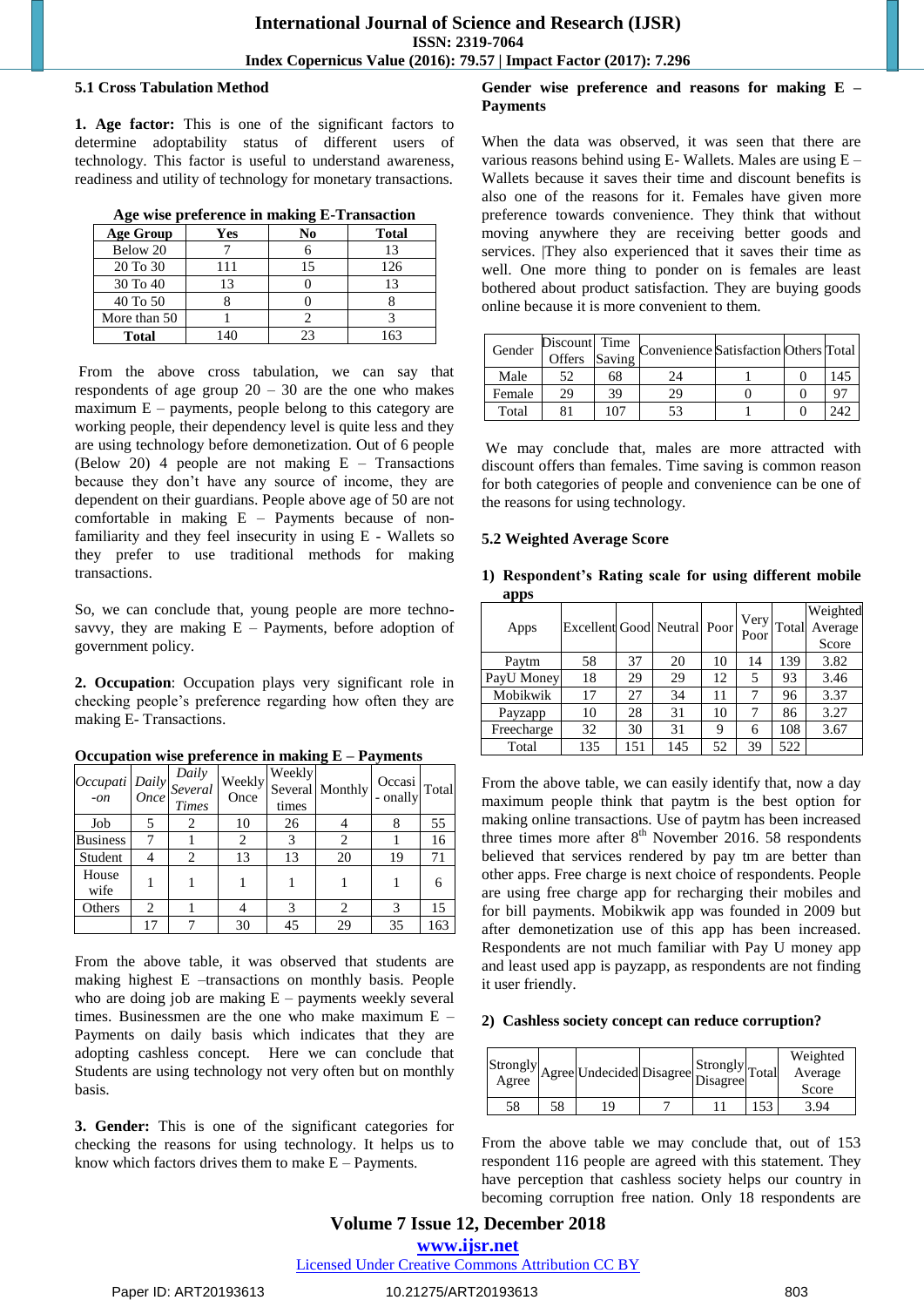not agreed with cashless society concept. 19 respondents didn"t comment anything, as they are unable to decide it. The weighted average score is 3.94

#### **3. Cashless Society concept would prevent money laundering?**

|    | $\begin{array}{c} \left\vert \text{Strongly} \right\vert \text{Agreel} \text{Undecided} \text{Disagree} \end{array} \begin{array}{c} \left\vert \text{Strongly} \right\vert \text{Total} \end{array}$ |  |     | Weighted<br>Average<br>Score |
|----|-------------------------------------------------------------------------------------------------------------------------------------------------------------------------------------------------------|--|-----|------------------------------|
|    |                                                                                                                                                                                                       |  |     |                              |
| 39 |                                                                                                                                                                                                       |  | 150 | 3.75                         |

From the observed data, it was seen that 100 people believe that cashless society concept can prevent money laundering which clearly indicates that people are in the favor of cashless society. Only 17 respondents are disagreeing with this statement. The weighted average score is 3.75.

We can conclude that, out of 163 respondents, 150 people have given their opinion regarding money laundering. And out of 150 people 100 respondents have perception that cashless society helps in preventing money laundering.

#### **4. Cashless society concept can stimulate economic growth?**

| Strongly<br>Agree | Agree Undecided Disagree Disagree Ir | $ \text{Strongly} _{\text{Total}}$ | Weighted<br>Average<br>Score |
|-------------------|--------------------------------------|------------------------------------|------------------------------|
| 36                |                                      |                                    |                              |

From the above table we may conclude that it is perception of respondents that cashless society concept can stimulate economic growth as 112 respondents are agreed with this statement. 14 people are disagreeing with this. Weighted average score is 3.82.

#### **5. Cashless Society concept can increase internet fraud?**

|    |    | $ {\rm Strongly} _{\rm Agree} {\rm Undecided} {\rm Disagree} {\rm Disagree} ^{107}$ | $ \text{Strongly} _{\text{Total}}$ | Weighted<br>Average<br>Score |
|----|----|-------------------------------------------------------------------------------------|------------------------------------|------------------------------|
| 30 | 58 | 36                                                                                  |                                    | 3.51                         |

Nowadays, this is the biggest targeted question among people that cashless society will increase internet fraud???? So here we have responses for this. 58 people agreed with it and 30 people are strongly agreed with the same. As a result, we can conclude that E- transactions may increase internet frauds. Weighted Average Score is 3.51.

# **6. Findings and Conclusion**

- 1) The first Objective of the study was, to know people"s preference about Cashless Economy so here we come to know that youngsters are giving more preference for making E- payment options like PayTM, Freecharge, Mobikwik, Pay U Money, etc.
- 2) Second objective of the study was to know the purpose for using E transaction tools. So we found that Maximum people are using technology to save their time and

they found it more convenient than using traditional techniques.

- 3) Another objective of the study was to check the people"s readiness in making E- Payments. Out of 163 responses 140 respondents are making  $E -$  Payments which shows their readiness for using technology.
- 4) We may conclude that the awareness level should be increased among the people so that they divert towards mobile banking & E transaction. Still we find fear in the mind of the respondents towards using technology.
- 5) Out of 153 respondents, 88 people have perception that Cashless society concept can increase internet frauds; to overcome from this type of issues government should start some awareness program.

# **References**

- [1] Kurtzman, J. (1993). The death of money: How the electronic economy has destabilized the world's markets and created financial chaos. Simon & Schuster.
- [2] Fuchs, H. J., Borowitz, D. S., Christiansen, D. H., Morris, E. M., Nash, M. L., Ramsey, B. W., ... & Wohl, M. E. (1994). Effect of aerosolized recombinant human DNase on exacerbations of respiratory symptoms and on pulmonary function in patients with cystic fibrosis. New England Journal of Medicine, 331(10), 637-642.
- [3] Ayo, C. K. (2006). The prospects of e-commerce implementation in Nigeria. Journal of Internet Banking and Commerce, 11(3).
- [4] Unit, E. I. (2008). Country Profile 2008. Consulta realizada el, 9.
- [5] Adegoke, A. S., Babalola, I. T., & Balogun, W. A. (2008). Performance evaluation of GSM mobile system in Nigeria. Pacific Journal of Science and Technology, 9(2), 436-441.
- [6] Ezumba, S. (2011). The transition to a cashless Nigeria. Reinventing Rebuilding LLC.
- [7] Omotunde, M., Sunday, T., & John-Dewole, A. T. (2013). Impact of cashless economy in Nigeria. Greener Journal of Internet, Information and Communication Systems, 1(2), 40-43.
- [8] Chimeremeze, O. H., Sulaiman, S., & Foong, O. M. (2013, December). An exploratory study on the prospect of virtual reality's key multi-sensory elements in traditional foot reflexology. In Artificial Intelligence, Modelling and Simulation (AIMS), 2013 1st International Conference on (pp. 137-142). IEEE.
- [9] Emengini, S. E., & Alio, F. C. (2014). Cashless economy and financial statement reporting in Nigeria. European Journal of Accounting Auditing and Finance Research, 2(3), 1-9.
- [10]Mallat N. (2007). Exploring consumer adoption of mobile payments – a Quantitative Study, The Journal of strategic information systems, 16 (4), 413 – 432.
- [11]Minzyuk L. (2008). Monetary versus In Kind Exchange: A case of Demonetization, Methods, Models and Information Technologies for Decision Support Systems (MTISD).
- [12]Central Bank of Nigeria (2011), Money Market Indicators & Money and Credit Statistics, CBN Statistical Bulletin, CBN Publications [12].

# **Volume 7 Issue 12, December 2018**

#### **www.ijsr.net**

Licensed Under Creative Commons Attribution CC BY